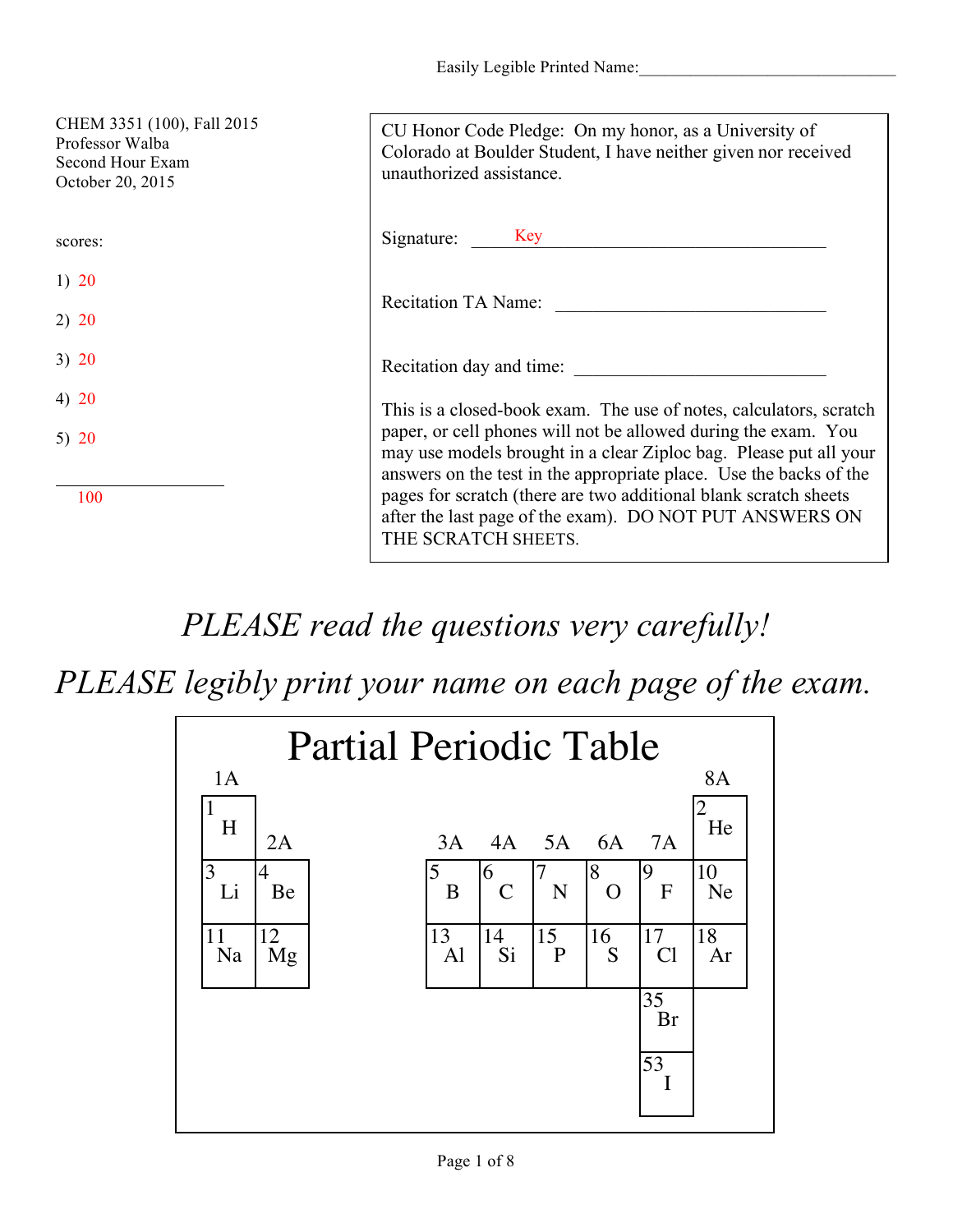1 (20 pts) a) For each of the molecules below, carefully give the configuration of each tetrahedral stereocenter using the R/S stereochemical descriptors.



b) Write the relationship between each of the following pairs of structures (homomers, enantiomers, diastereomers, or constitutional isomers). Put your answers just below the structures in the same box.

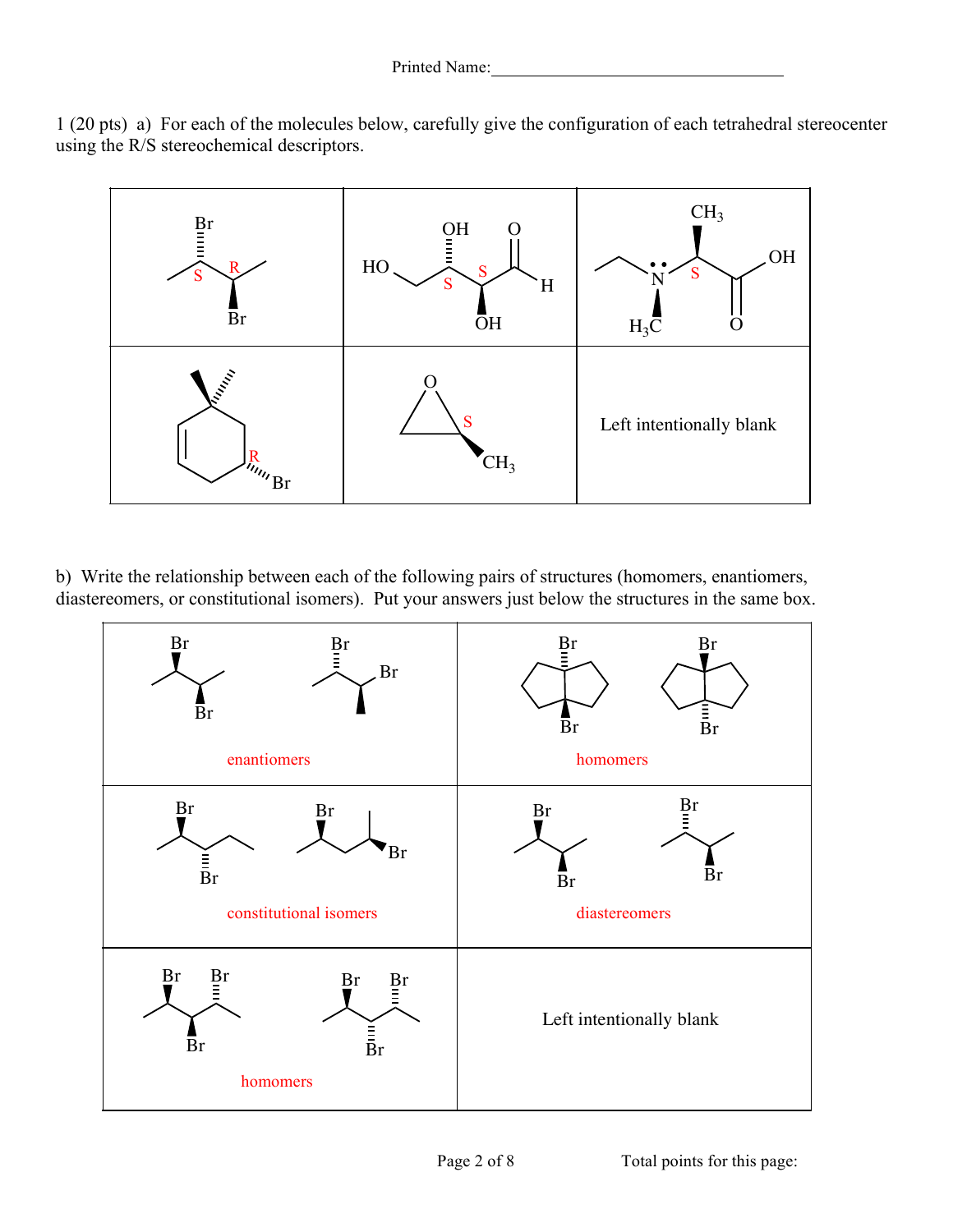2) (20 pts) Give the single major product (or two major products if two are formed) for each of the following reactions, carefully showing stereochemistry using wedges and dashes if appropriate. If a racemate is formed, show only one enantiomer and label it "rac." Assume chiral starting materials are single pure enantiomers unless they are labeled "rac."

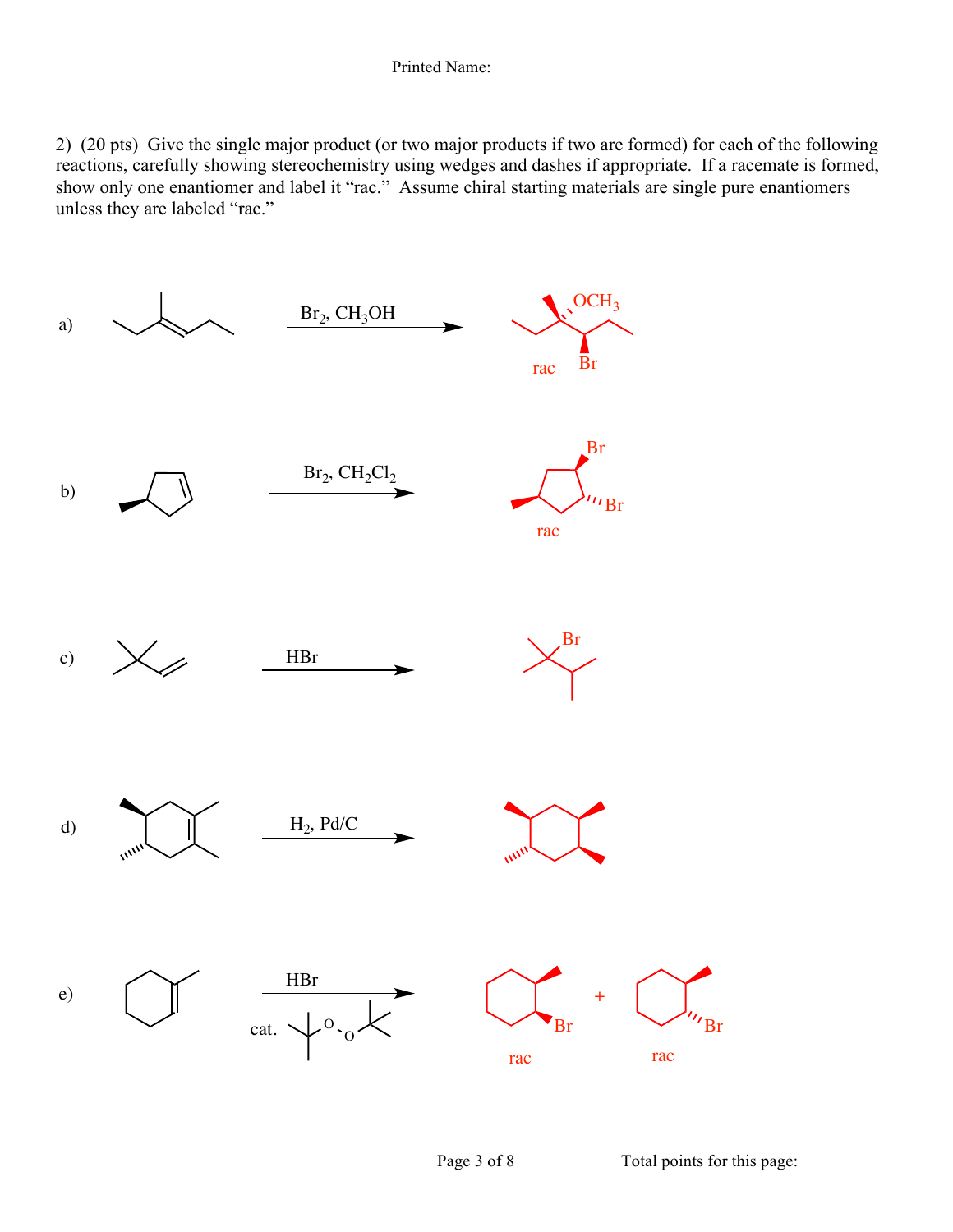3) (20 pts) Propose reagents for accomplishing each of the following transformations. For reactions involving sequential addition of reagents, label the two steps using letters. Make your synthesis efficient (i.e. the target product should be the major product). Assume chiral starting materials and products are single pure enantiomers unless they are labeled "rac."



Page 4 of 8 Total points for this page: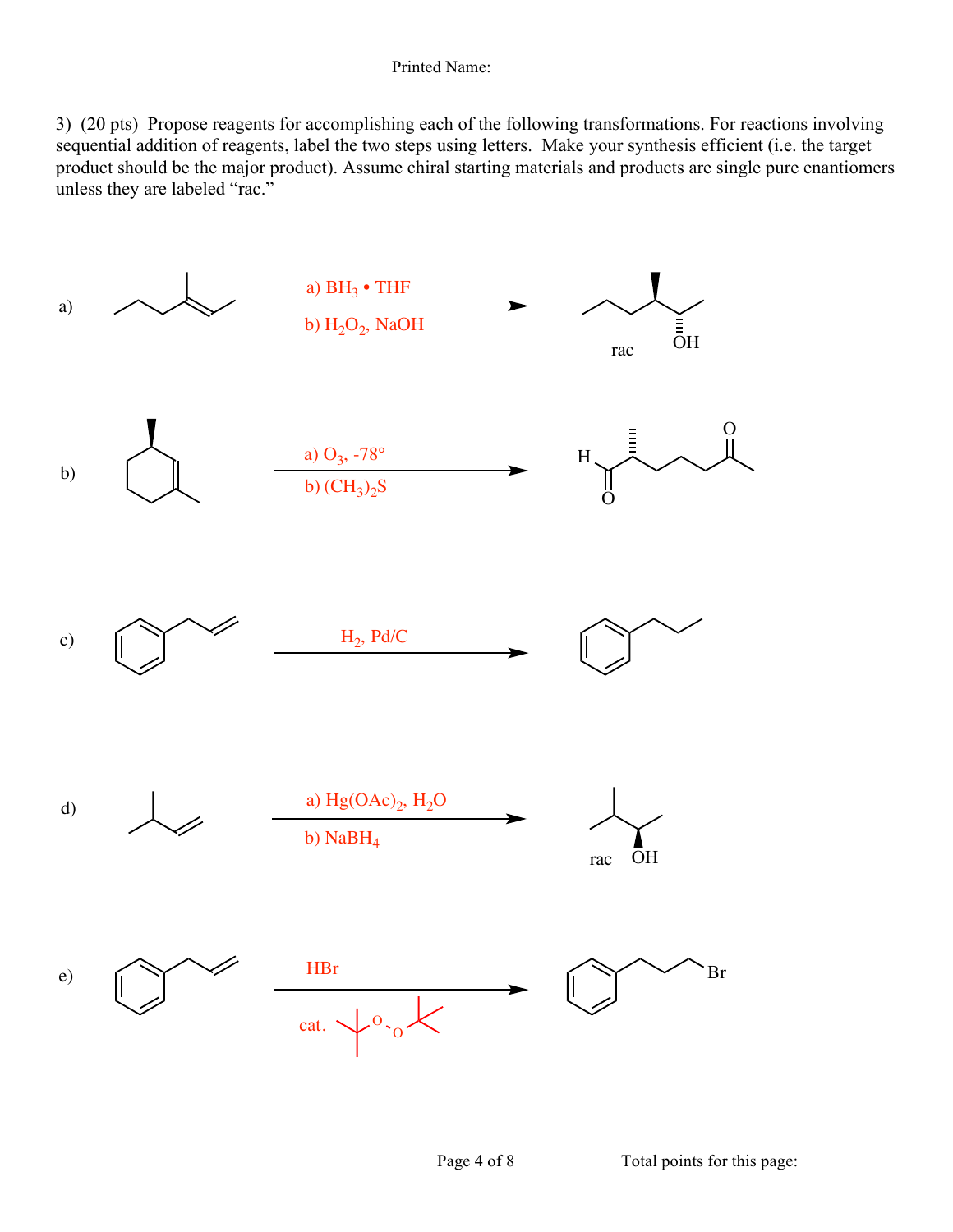4) (20 pts) a) The mechanism of the following reaction involves formation of a high energy cationic intermediate. Propose an arrow-pushing mechanism, carefully showing the structure of the cationic intermediate, **including the correct relative bond lengths** for bonds in the intermediate. Be sure all your structures are complete, including all loan pairs.



b) Briefly explain in the box below your reasoning for the structural features of the cationic intermediate in 4a)

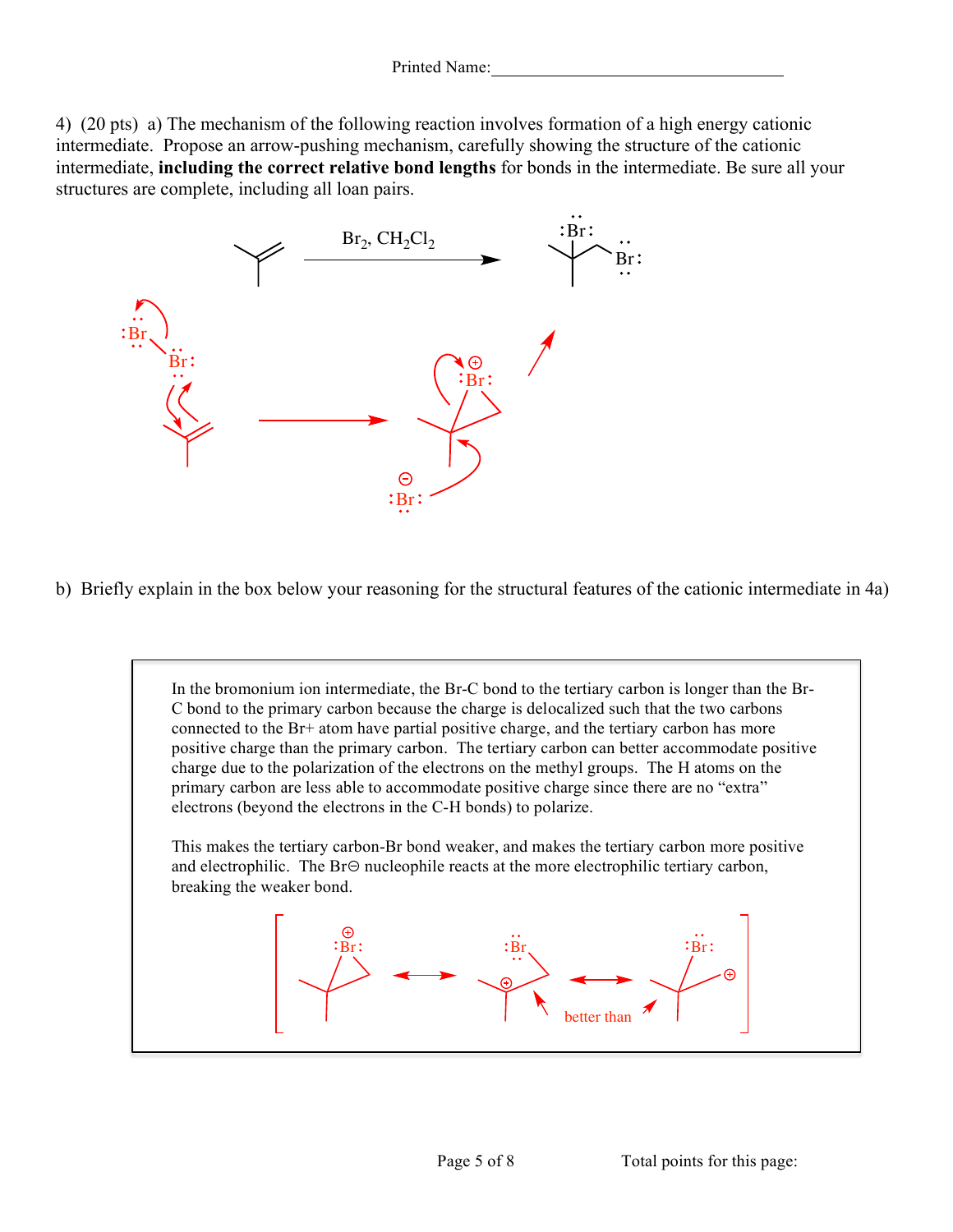## 4 – Continued

propagation

b) Give the single major product (or two major products if two are formed) for the following reaction, carefully showing stereochemistry using wedges and dashes if appropriate. If a racemate is formed, show only one enantiomer and label it "rac." Assume chiral starting materials are single pure enantiomers unless they are labeled "rac."



c) Propose an arrow-pushing mechanism for the initiation and propagation steps for the reaction in 4b).



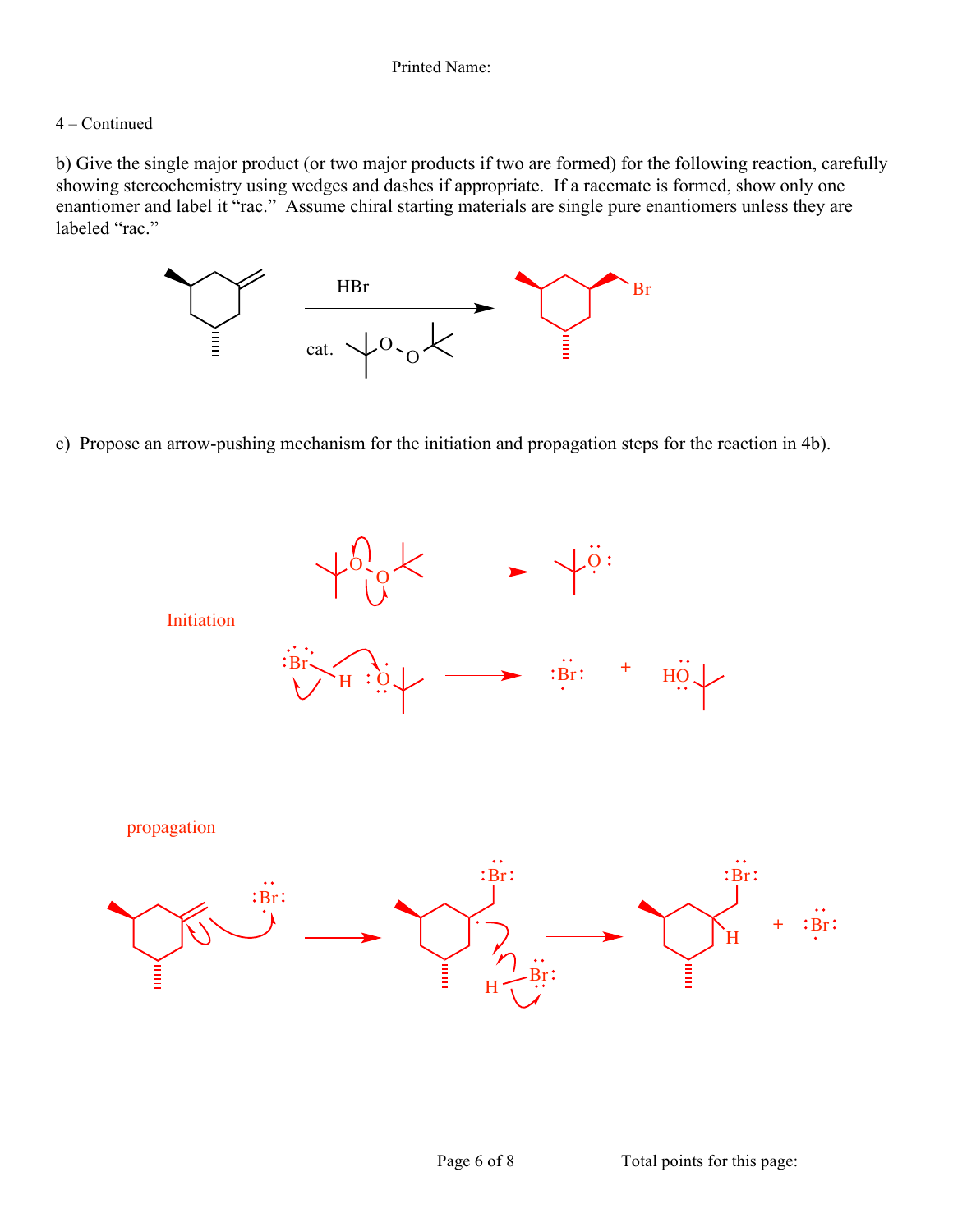Printed Name:

5) (20 pts) a) Hydrochloric acid (HCl) reacts with cyclohexylethylene (**1**) in dichloromethane solvent. Give the **single major product** of this reaction.



b) Propose an arrow-pushing mechanism for the transformation in part 5a) leading to the single major product.